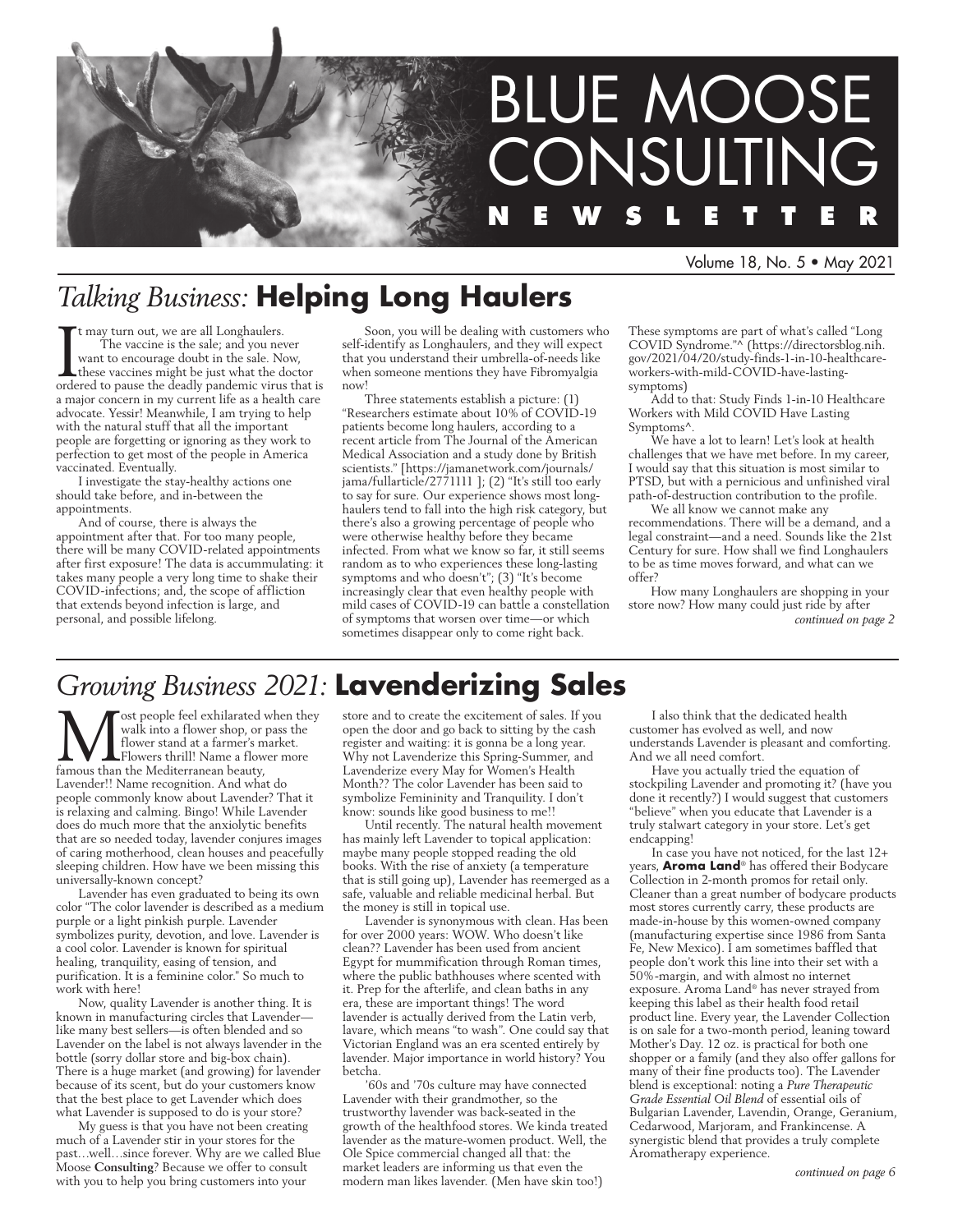#### **Helping Long Haulers** *continued from page 1*

their many doctor's appointments for diagnosis after diagnosis, and how many stop by just to get those inconsequential "complementary alternatives"? If everyone took sufficient Vitamin D and vital Probiotics and absorbable Glutathione; and Aloe vera and Fulvic acid and nitric oxide boosters: well, we would still need funding for a double-blind placebo-controlled study to be successfully completed—and then ridiculed by all those people itching to get back to their corporatesponsored vacation-symposiums in warm and pampered locales—before our protocols would ever be considered slightly worthy of comment. (Same as it ever was)

How many people with Lyme's Disease are your customers? So many have been scoffed at and ridiculed by their primary doctors—it took decades to get legitimate interest in the realities that debilitated. So many health-seekers have been swept by practitioners into controlled, professional-product lines that we rarely see them. Many "professional products" are made by contract manufacturers—but let me tell you how hard it is the get a healthcare professional to hear points of differentiation on production or raw materials. The degree sometimes seems to says "know-it-all" in the small print: but let me tell you that there are many products in your store that are the best there is. (Yes, free market capitalism does occasionally work admirably. Sometimes.) Longhauler: we want to help. Longhaulers: we are here to help. What to do?

The easiest thing is to direct people to our items we already know are good for everyone. Every foundational protocol for Longhaulers needs to include Probiotics, Glutathione and Adaptogens. It is all about returning the body's natural capabilities back to normal function in a gradual manner. Probiotics for the elemental role a healthy microbiome provides for a correctlyworking immune system. Glutathione as the fixer for every cell, especially the liver, heart and lungs. And the class of herbals identified as Adaptogens. We have to put more energy into helping everyone learn that this TOP 3 make up the most important leg of the modern human health paradigm.

In discussing other potential (probable) deficiencies, plentiful Vitamin D levels seem to be a prime key for everyone to handle the viral challenges of today. And we still have to get people to change dietary habits so that their Omega-3 fatty acid levels are balanced to gain good health. D + n-3.

Very distinct protocols have been evolving, based upon observation and clinical practice, both for 2021 Prevention, and break-the-glass moments if infection should strike. We have discussed the prevention protocols before, and they all include adequate amounts of Beta Glucans, Glutathione, Probiotics, Vitamins C, D, A and E; the minerals Zinc, Selenium and Magnesium; and I would add Aloe Vera, Propolis, Hemp Oil and Astragalus. Black Seed Oil and Andrographis are being heralded for Prevention—as are the combination of Pomegranate and Fulvic/Humic Acids. I concur with all these beneficial ideas: the more the merrier (give your customers options). No contraindications have been hinted at that would lead us to lessen these nutritional foods at any time—from resolute health, or to the before, during, and after of the COVID experience.

Enter our concern for the Longhaulers. We need them to understand the way that Adaptogens work. Adaptogens are proven by human history to be restorative and rejuvenative while bringing accruing benefits over time. For people who consume commercial junk and only listen to their doctor and have no working relationship with

natural health, the word adaptogen may be more foreign to the searching Longhauler than the longest word in modern medicine, pneumonoultramicroscopicsilicovolcanoconiosis.

I remember my 18 years in health food retail in the last Century; and I remember when people who come to the health food store (smaller back then) with trepidation, and the admission that they were checking out "natural health as a last resort". All other venues had disappointed, and so they turned to their last option. That was then.

Longhaulers will often find the natural health food store after they have exhausted other promises—and when they are totally spooked away from using the internet—to solve the dark forces of health deprivation and sapped vitality. Longhaulers may fall into three categories: new, determined and panicked. As we always have, we must greet them where they are—and share that calm confidence in the message that we have things that generally bring health to all. I would suggest that we do not make adaptogens seem like some holy grail, but just relate that throughout human history these accessible human foods have been used to make people whole again.

The story can be simple too. Ashwagandha is super popular right now due to its reputation as a calming adaptogen. And sure, many Longhaulers are scared that their energy may never return, but the message must start that resting/good sleep is essential for restoration. Sleep is primary, and ashwagandha helps in finding a deeper calming sleep. Women seem to gravitate to Ashwagandha: market this wonderful root during Women's Health Month (liquid extracts are best)!

Eleuthero is the classic adaptogen, and it can be mentioned in with the Ginsengs. My observation is that the weaker the person's health profile, the greater the reason to start with Eleuthero as the initial Adaptogen. Almost all the published studies are at least 3months—use through three months, so get the commitment and—again—people will feel the short-term change of energies and they will gain confidence as evaporated vitality starts to return. People know when they are energetically defeated, and they always love when any part of their normal-self starts to return.

Normalizing the concepts makes people less hesitant. The Olympics are the perfect time to play up the energizers (Ginsengs, Royal Jelly, Eleuthero, Green Tea) and one idea is to run with **HealthAID America's** concentrated Eleuthero as a perfect Olympic-highlight in your store— *SiberGin*® for the summer! "So you say that the thing that will help the athlete perform better is also the thing that will bring me back from the bottom?" Bingo. The reason to learn to use adaptogens.

Many of you know that Ginseng is my totem herb—I love that energy—and Ginseng is also good for the digestive system and immunity. **Herb Pharm's** *Asia Ginseng* (Panax ginseng) is the best product I have found today for good clean fun—and the best time to ask Ginseng for a boost is in the Spring. Staff favorites are a super way to get a natural health initiate to explore new ideas! (*Initiate*—one who has been introduced to or

attained some knowledge in a particular field). Welcome.

Holy Basil, also known as Tulsi, is famous for traditional support for energy and vitality. Remember that it also helps with mental concentration. Now you are talking the language that the Longhauler has had to learn. Herb Pharm® has a deal through June that includes the two popular herbs Holy Basil and Ashwagandha (they are also organically growing both herbs now on their farm—so exciting!!) and the Recipe card Display is designed specifically to get people to try liquid herbal extracts in fun and easy summertime drinks. Meet the people where they are. By selling Tulsi and Ashwagandha to everyone, you remove any hesitation that a tentative Longhauler may feel. This is good for everyone. Cheers!

Adaptogens all have unique personalities (well, generally—as some people have differing effects than I do: positive, but different. Example: for some, Ashwagandha calms them down and for others Rhodiola picks them up). I find the Rhodiola root to have the smoothest energy boost for me (after Ginseng). I am gonna make some Rhodiola-based fun "mocktails" for my own enjoyment over the summer, because—creativity is in the eye of the beholder. And we want Longhaulers to behold that "natural" can be both powerful and effective. Fun, and even tasty. {"why did it take me so long this find this 'health food store' "? I don't know, dear friend, I don't know! Welcome!!)

Reishi mushroom is an adaptogen too. Now, my clearest advice to anyone is this is the time (the consecutive years) to persuade everyone to take beta glucans and the medicinal mushrooms daily. (Little ole' me versus the pharmaceutical vaccine armies)—I stand at their gates: you can also take these natural things at the same time!!!! So, we should make our medicinal mushrooms prominent—Maitake, Chaga, Cordyceps and Coriolus. Loudest of all, I say that a store that does not carry and promote *Wellmune WGP*® beta glucans is just not offering the most complete selection of health tools to their community. Call my cellphone and I will explain: I want to help your community as much as you do!! This is that important to me.

Licorice is so vital now for the throat area, and this magnificent and quintessential harmonizer is the herb that perfects so many formulas. A little is so perfect; just a little of the best quality you can get (Herb Pharm®). Schisandra is another one of those miracle flavors from nature—wu wei zhi the 5-flavor herb. Both Licorice root and Schisandra berries are Adaptogens. A little Licoricedoes a lot. Schisandra: find it and learn its uses like you were learning how to play the fiddle in Heaven. Sour delicious: like the flavor many never learn on earth. Schizandra is an herbal journey within itself; and the health food advocate is starting to know this herb more and understand that it makes almost every formula just that much better. Schisandra is good for the eyes, and the liver, and immunity and—while protecting the primary energies of life—is also reputed to be good for maintaining beauty. Schisandra and

*continued on page 6*

**Herb Pharm® has recipes to display** and make an endcap (with fruit juices, sparkling waters, etc.) and of course you can ask for the new Recipe Cards for your store, or as they come free with a Recipe Card display.

> Lavender Ginger Ale + Sparkling Lavender Lemonade *– modern & yummy* Lavender Recipes to encourage Community excitement https://www.herb-pharm.com/pharm-journal/recipe-lavender-ginger-ale/

https://www.herb-pharm.com/pharm-journal/recipe-sparkling-lavender-lemonade/ *The herbal Lavender mocktail recipes have proven to be some of the most popular herb recipes* 

*Herb Pharm® has created*

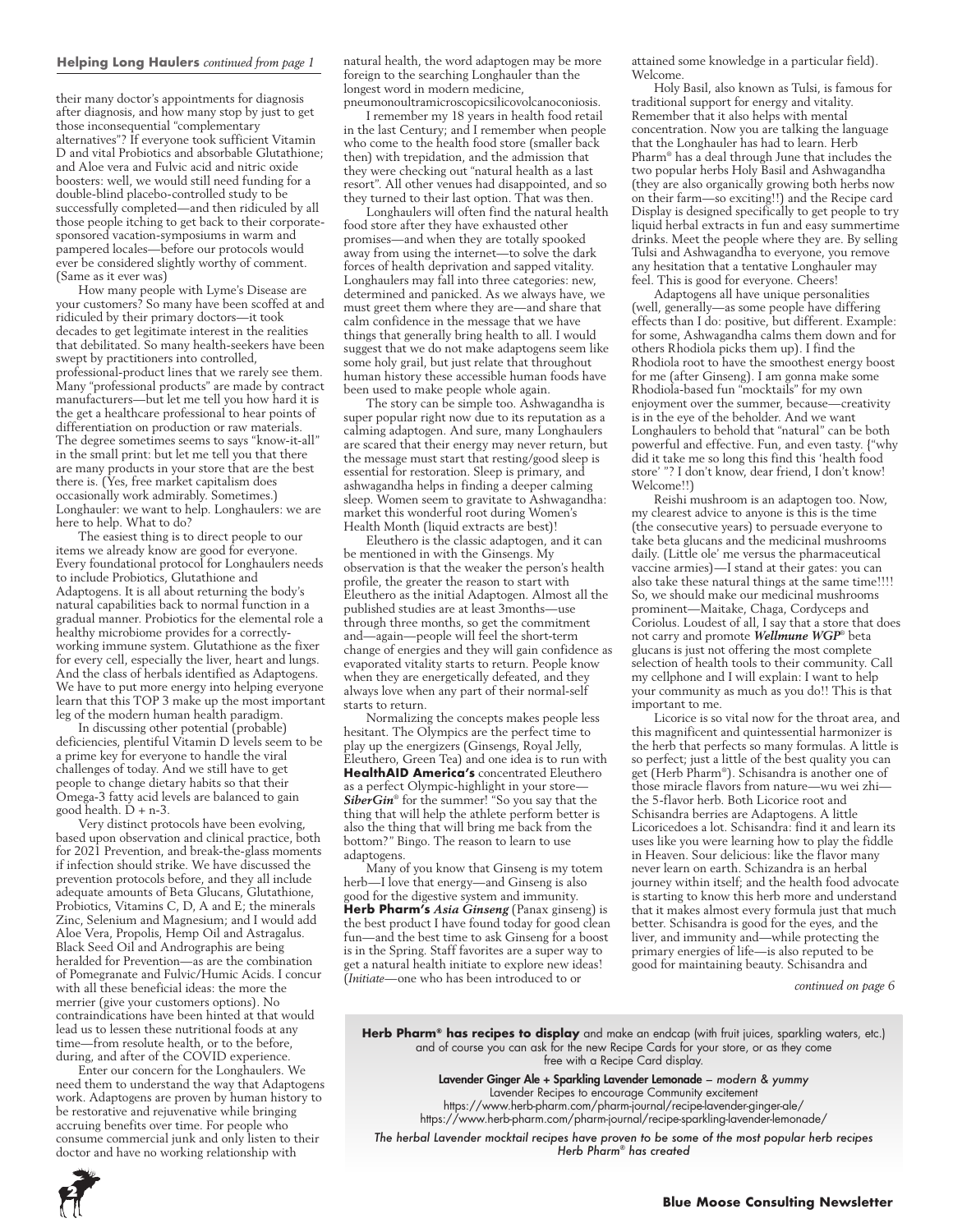### **FSSENTIAL FORMULAS**

### **PLAN A BIG Dr. Ohhira's MAY**

Rebuilding the Body, Rebuilding The Immune System Rebuilding the Gut … Encourage BEST HEALTH as your loyal customer's return

**ESSENTIAL FORMULAS** 

www.essentialformulas.com

**Original Formula Vegetarian<br>• Dr. Ohhira's Probiotics® (30 capsules) • Dr. Ohhira's Probiotics® (60 capsules)<br>• Dr. Ohhira's Probiotics® (100 capsules)** 

Dr. Ohhira's Probiotics® is the only whole food probiotic that supports the entire microbiome with prebiotics, probiotics, and postbiotics. *Dr. Ohhira's Probiotics® Honored as 10X Winner of*  Better Nutrition Magazine's *"Best of Supplements" Award*

### ~~~~~~~~~~~~~~~~~~~~~~~~~~~~~~~~~~~~~~~~~~~ **REG'ACTIV™ PROBIOTIC PRODUCT LINE**

Vegetarian ~ Glutathione Support Supplements (60 veg caps)<br>• Reg´Activ® Detox & Liver Health™<br>• Reg´Activ® Immune & Vitality™

• Reg´Activ® Cardio & Wellness™

• Reg'Activ<sup>®</sup> ESSENTIAL Me-3™ (30 capsules) Discover the revolutionary probiotic strain Lactobacillus fermentum ME-3:

A Probiotic Strain that Makes Antioxidants Studied for over 25 years, ME-3 has been found to support healthy glutathione levels

**WOMEN'S HEALTH MONTH GIFT IDEAS .**

Dr. Ohhira's Probiotics Skin Care Line<br>•**\* Kampuku Beauty Bar™** skin-biome repair soap.

A work of art: for beauty and skin health. A vegan probiotic seaweed-based beauty bar. Superb for the face; ideal for dry or oily skin *5x winner "Best of Beauty Award" winner* Taste of Life magazine

*7x winner "Best of Natural Beauty" award* Better Nutrition magazine *+ more awards*

### ~~~~~~~~~~~~~~~~~~~~~~~~~~~~~~~~~~~~~~~~~~~ \*\* Dr Ohhira's Premium Collagen Plus™

Per tube: 5 tubes per box. Mix with juice or water + drink proprietary formula studied and developed by BioBank® Co, Ltd. ~ Proprietary Collagen Support System 7,825 mg ~ Dr Ohhira's Proprietary Fermented Food 1,990 mg ~ Skin Hydration & Support Blend 165 mg

^These statements have not been reviewed by the FDA, and are not intended to diagnose or treat any illness or disease.

#### **Women's Health Month FEATURE MAY 20% OFF Trilogy® LINE DRIVE**

Talk to your BMC Rep to decide which products will work immediately for your community; as people return to health & beauty

**For every skincare need:** Aging & mature, allergies & skin sensitivity and combination skin • Rosehip Range • Age Proof Range • Sensitive Range • Vitamin C Range

• NEW! Combo Skin Range • Body Care Range • Everything Balm. ^ Great social media support: cherished *Allure magazine* Awards for 2019-20-21

• Age-Proof Replenishing Night Cream • Rosehip Oil Antioxidant + 1. 01 fl. oz. • Very Gentle Moisturizing Cream 2 fl. oz.

& there are more awards to prove the perfection of these products. https://www.trilogyproducts.com/awards

~~~~~~~~~~~ It all starts with the world's best certified-organic Rose Hip Seed Oils all rose hip products are 80% minimum fatty acids but you will find the needs of your community will dictate which categories become best-sellers for your store(s)

#### **Gift-with-purchase option:**

Trilogy® Natural Products is GIVING YOU products to give away to you customers during these sales months. Ask your BMC Rep how • Hydrating Mist Toner (100 ml) • Trilogy's Natural Lip Gloss Trio (vegan-friendly!)

~~~~~~~~~~~ ONE YEAR-LONG STAPLE for desk top, purse, kitchen, medicine cabinet

What is good for Everything? well, EVERYTHING BALM, silly!! **EVERYTHING BALM**

Certified-natural Everything Balm is an intensely nourishing beauty multi-tasking balm ideal for anywhere and anyone. Body Care Range. a multi-tasking rescue balm item 18053 1.52 oz. (45 ml). A stunning container, that will make everyone smile with confident reassurance every time they see it! My Everything Balm is close at hand!! www.trilogyproducts.com/blogs/the-latest/top-ten-uses-for-everything-balm

*Every 20 seconds, 1 certified-organic rosehip seed oil sells somewhere on the planet* • 18 years beautiful years of success

• Established in 2002 with 5 Rosehip Oil products

• Range today 40+ beautiful high-performance products

• Sold in 25 countries • 6000 retail partners • 300+ international beauty awards • 60+ of those awards on the Rose Hip Oil • Became 2012 Natrue-certified

• Trilogy® only uses natural essential oil blends and extracts. • No synthetic perfumes are used in any Trilogy® products.

# HERB<sup>F</sup>PHARM®

#### **FRESHEN UP!! May-June 2-Month Promo**

**Guide your Customer's Herbal Journey with Healthy Alternative Beverages**

Herbal Recipe Display is here to build sales with trending lifestyles

#### Encourage the Wellness Vibe with "mocktails" —Get creative in making super drinks!!

Recipes to encourage excitement!Get new customers in the produce aisle, the bakery, with the beverages and the DIY bodycare sets YOUR STARTING INVESTMENT \$154

**THE DEAL**

**Save 20% on this 5-Sku Extract Recipe Display;** reorders on display items will receive the qualified discount for Promo period, May 01- June 30th.

5 X 5 is

~ Ginger liquid extract, certified organic harvested rhizomes ~ Lavender liquid extract, certified organic (Lavandula angustifolia)

~ Turmeric liquid extract, certified organic fully-mature whole rhizome

 $\sim$  Holy Basil liquid extract certified organically grown at Herb Pharm® ~ Ashwagandha liquid extract certified organic root and Herb Pharm® is

producing superior material on their own farms

Ashwagandha 'we grow the root'!

all 1 oz.; all unmatched Herb Pharm®-quality!! With a 25-pack Recipe Brochure + a free Recipe display base & display header

**PRODUCT NOTES:**

#### **^ Herb Pharm ORIGINAL SALVE™ now with certified organic beeswax**

Herb Pharm ORIGINAL SALVE™

~ handcrafted

~ contains: Comfrey root\*, St. Johnswort flowering top, Calendula flower\*, Chickweed aerial parts\*, Mullein leaf\*, Plantain leaf\* extracted into base of: Olive Oil\*,/w certified organic beeswax\*, and extracts of Benzoin (tree resin) and Rosemary\* \$5.00/ MSRP\$10.00

[wildcrafted St Johnswort, and purity-verified Benzoin] the oldest-product in the Herb Pharm® set, topical healing since the 70s

Not represented by BMC in NJ **America's #1 selling Liquid Herbal Extracts** *Made of plants and ethical choices™ • Treat Yourself to Better Health™*



**Back to Store LINE DRIVE Celebration show your customers new things LINE DRIVE 4 + 1**

**Excellent suggestions to bring in + highlight:**

**\* Black Seed Oil** 5 oz. cold-processed: superior! – large social media push in May! ~ rich in thymoquinone

~ made without chemical extractives

**\* large selection of European-made Probiotics** • TravelProbio™ • 7 Day Probio powder

• ImmuProbio™ constant best-seller • KIDZProbio™ chewable (2 sizes) • Women's Probio • UriProBio™ • MoodProBio • FocusProbio for Adults • ProstaProbio™ • ColonProbio

*\* Oral Probio™ lozenges* – a modern essential: now #2 best-seller *Uriprinol™* Uric Acid Support Formula\* 60 tablets

Montmorency Cherry Complex with Celery seed, Turmeric root + Banaba leaf

**For those Olympic Games marketing outreach plans** • Sibergin®: 30 softgels Adaptogenic herbal one-a-day • Tang<sup>®</sup> Royal Jelly: 30 softgels

~ freeze-dried, European-source Royal Jelly ~ potent 1000 mg one-a-day ~ contains between 5- 6.5% HDA (hydroxy-2-decenoic acid) • Koregin<sup>®</sup> Asian Ginseng: 30 softgels

~ one of the most potent one-a-day capsules available. ~ great prices. Ashwagandha, Rhodiola adaptogens

 4 + 1 - Independent stores only. HealthAID America monitors and applies its MAP-Policy Unique formulas bring people back to your store,

\*These statements have not been reviewed by the FDA, and are not intended to diagnose or treat any illness or disease

*https://www.healthaidamerica.com Dedicated to Quality since 1992 in the US (in 1982 in the UK) available in over 4000 pharmacies, 50 countries and through BMC*

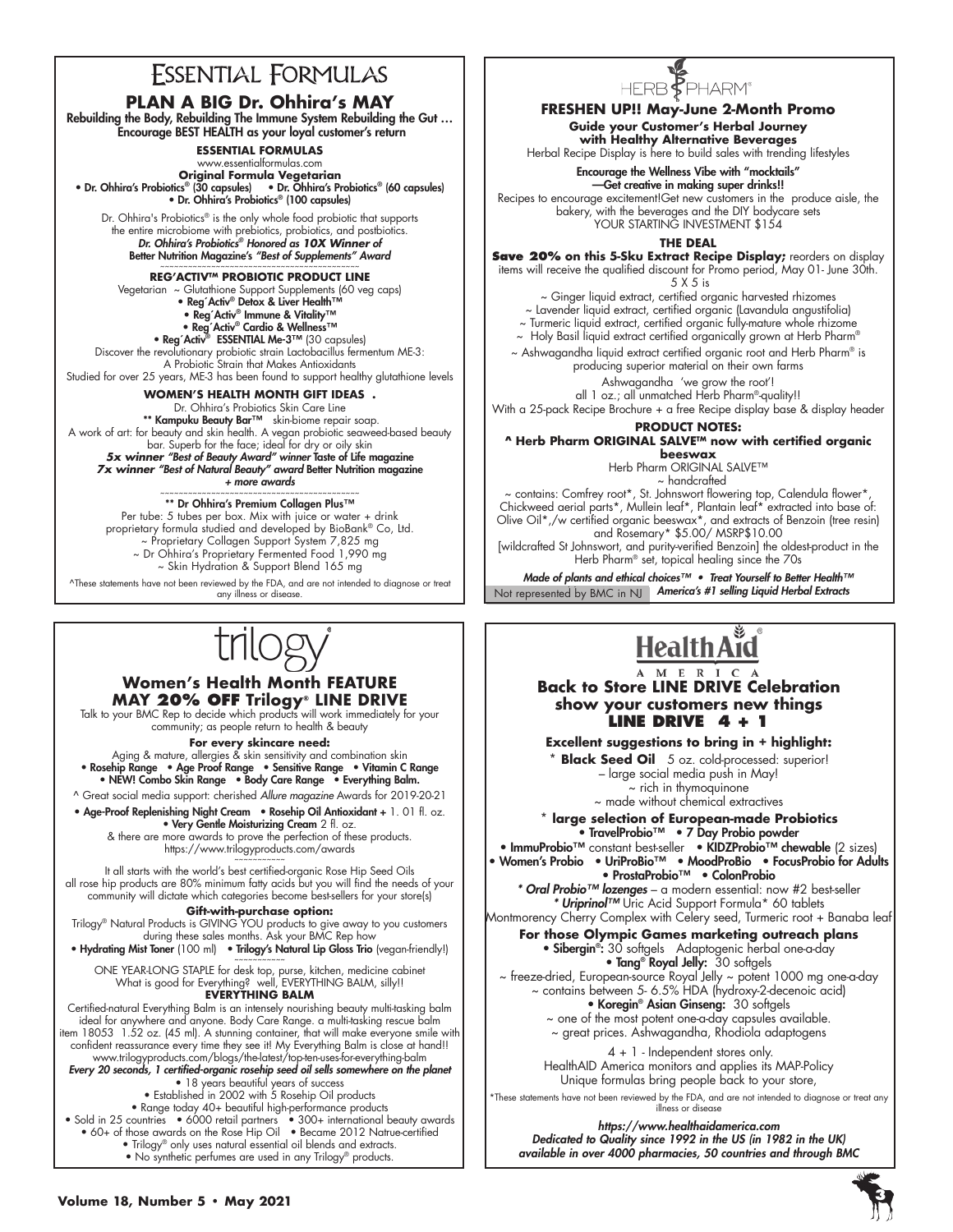Wickelberry Gardens

hive products for health **Excellent Q2 Seasonal EDV offer** *Lock in prices now through June 30th\**

Highlight products **• Ginger Tonic • Fire Cider • Pollen Tonic**

#### Ask your BMC Rep for details!

*Ginger Honey Tonic* is a RAW blend of raw Pacific Northwest wildflower honey, organic raw apple cider vinegar and organic Ginger Root (Zingiber officinalis). 4 oz. + 8 oz. glass bottles

*Fireside Honey Tonic*, based on a traditional folk medicine remedy enjoyed for centuries as a healthful tonic. Blend from organic raw apple cider vinegar, organic onions, organic garlic, organic ginger root, organic local chili pepper blend, organic horseradish, organic dandelion leaf, raw Pacific Northwest

wildflower honey, organic Turmeric root.2 oz. + 8 oz. glass bottles.

*NW Pollen Honey Tonic*, a delicious and unique formula, designed to support seasonal respiratory health! Starting with Pacific Northwest bee pollen collected from beekeepers all over the Willamette Valley, to ensure a wide range of plant pollens in every bottle – the bee pollen is then fermented in a small amount of honey, following the honeybees' own recipe for consuming bee pollen. The tonic is completed – made with raw honey and raw apple cider vinegar, and never heated above

105 degrees Fahrenheit – with organic stinging nettle leaf.  $4$  oz.  $+$  8 oz. glass bottles. ty qualifying order required to get Quarterly prices

*~ Free shipping on orders over \$100.00* Warning: Do NOT give raw honey to children under 1 year of age.

*Mickelberry Gardens |Gresham, Oregon Phone 503.454.6639 | Fax 503.894.7406 orders@mickelberrygardens.com*

### functional remedies

**https://synchronicityhempoil.com/**

**MAY SALES Anti-aging promotional month: 20% OFF Topical Anti-aging products • Facial Cream • Body Lotion • Youth Serum**

*Facial cream*, with 250 mg Full-Spectrum Hemp Oil with Ceramides. Rosehip Seed Oil and Aloe leaf juice *Body lotion*, in 500 mg (4 oz.) + 1000 mg strength  $(8 \overline{o}z)$  bottles

Hemp Oil and naturally hydrating ingredients; Jojoba Oils, Macadamia seed oils, Squalene, Watermelon seed oil, Cocoa Butter, Avocado oil and Shea Butter *Youth serum*, 100 mg. 1 oz. serum. Full-Spectrum Hemp Oil Youth Serum

Skin Rejuvenation is not a myth! With argan oil, tea tree, rosehip oil, lavender oil, ylang ylang and the age-defying ingredient sodium hyaluronate.

### **~~~~~~~~~~~~ SUN SEASON IS HERE**

Launch: mid-May. Order now **Synchronicity Full-Spectrum Hemp Oil infused SPF 30 Sunscreen** 

#### **SUNSCREEN LOTION Face & Body**

• Water-resistant (80 minutes) • Reef safe • PABA free • Fragrance free • SPF 30+ • with 500 mg Hemp Oil Active ingredients: Zinc Oxide (23.5%)

#### **Switch to the winner:**

https://synchronicityhempoil.com/certifications/ https://synchronicityhempoil.com/10-reasons-hemp-isincreasing-in-popularity/ https://synchronicityhempoil.com/recent-news/ https://synchronicityhempoil.com/ www.instagram.com/synchronicitywellness/ www.facebook.com/Synchwellness



*Feel the difference with these award-winning products!*



Immune support for your family, peace of mind for you www.wellmune.com I facebook.com/ Wellmune I twitter.com/wellmune I youtube. com/wellmune Immune Health Basics® + Rev•Up Wellness® are brought to you by Portals Pharma, Inc.



**MAY 2021 PROMO 2 shades 15% OFF**  in units of 6 ea per sku

**Light Brown + Golden Brown** 2.7 fl. oz. bottle. One application per bottle: color may last 8-12 shampoos

#### **GIFT CLEANER HAIR COLOR + BEAUTIFUL COLOR**

#### **THIS WOMEN'S HEALTH MONTH**

• Covers gray on 1st application; will work on top of any conventional hair coloring; can be safely mixed to achieve customized results; is compatible & will work well on top of relaxant; is suitable for all hair types; is safe on chemically-treated hair

#### Ekoeh feeds your hair while coloring with non-skin-sensitizing semi-permanent color

• Vegan hair food & color treatment is up to 90% naturally-derived, with a nutrient-dense Certified Organic botanical complex, protein and Certified-Fair Trade shea butter. GMO-free

• Source and manufacturing/production transparency are rare in Hair Color: here is your line to be proud of. • Clean, sustainable and with exceptional performance • PPD/PTD, Lead free • ammonia free

#### RE-THINK your Hair Coloring Hair color reimagined with exceptional performance

**6 VIVID COLORS**

• Mahogany • Chocolate • Light Brown • Dark Brown • Black • Golden Brown

*feedyourhair.com • www.ekoeh.com Hair Food Color Cream: Vegan Hair Color Non-permanent hair color + hair treatment reorders at \$105.00 for free shipping MAP POLICY @ 10% off MSRP-Max, online*

#### **Viushroomscienc** t e

The Pandemic has been a challenging time for the medicinal mushroom community + the world-wide supply chain!

First Coriolus (we hope to be restocked in May)  $+$  the current challenge has been MaitakeGold®  $404$ Bear with the growers!

### **Show you carry the best Mushroom Science® UPDATES:**

**In-stock now:** Agaricus, Cordyceps, Maitake,<br>Chaga veg caps, and Maitake Gold® 1 oz liquid and Tremella Mushroom caps

#### **Tremella mushroom extract caps**

full-spectrum extract *Antioxidant\* + Healthy Skin\** Organic Tremella mushroom (Tremella fuciformis) 300 mg. hot water extract 20% polysaccharides 90 veggie capsules

#### **THINK SKIN. Think skin moisture content**

Tremella may help maintain the appearance and texture of the skin by helping the body maintain the production of hyaluronic acid. The production of hyaluronic acid normally declines with age.\* Hyaluronic acid can hold up to 1,000 times its weight in water; Tremella Mushroom's water holding

capacity is more than Hyaluronic Acid.

 \*These statements have not been reviewed by the FDA, and are not intended to diagnose or treat any illness or disease. **~~~~~~~~~~~~~~~~~~~~~~~~~~**

PLEASE SUPPORT WITH PATIENCE AT THIS TIME John Seleen, company owner and founder  $RIP 9/1/56-3/6/21$ 

**~~~~~~~~~~~~~~~~~~~~~~~~~~** Mushroom Science manufactures and distributes the only complete line of guaranteed potency mushroom supplements in North America.

^ We will keep you informed, but we expect upper Strength Coriolus back in May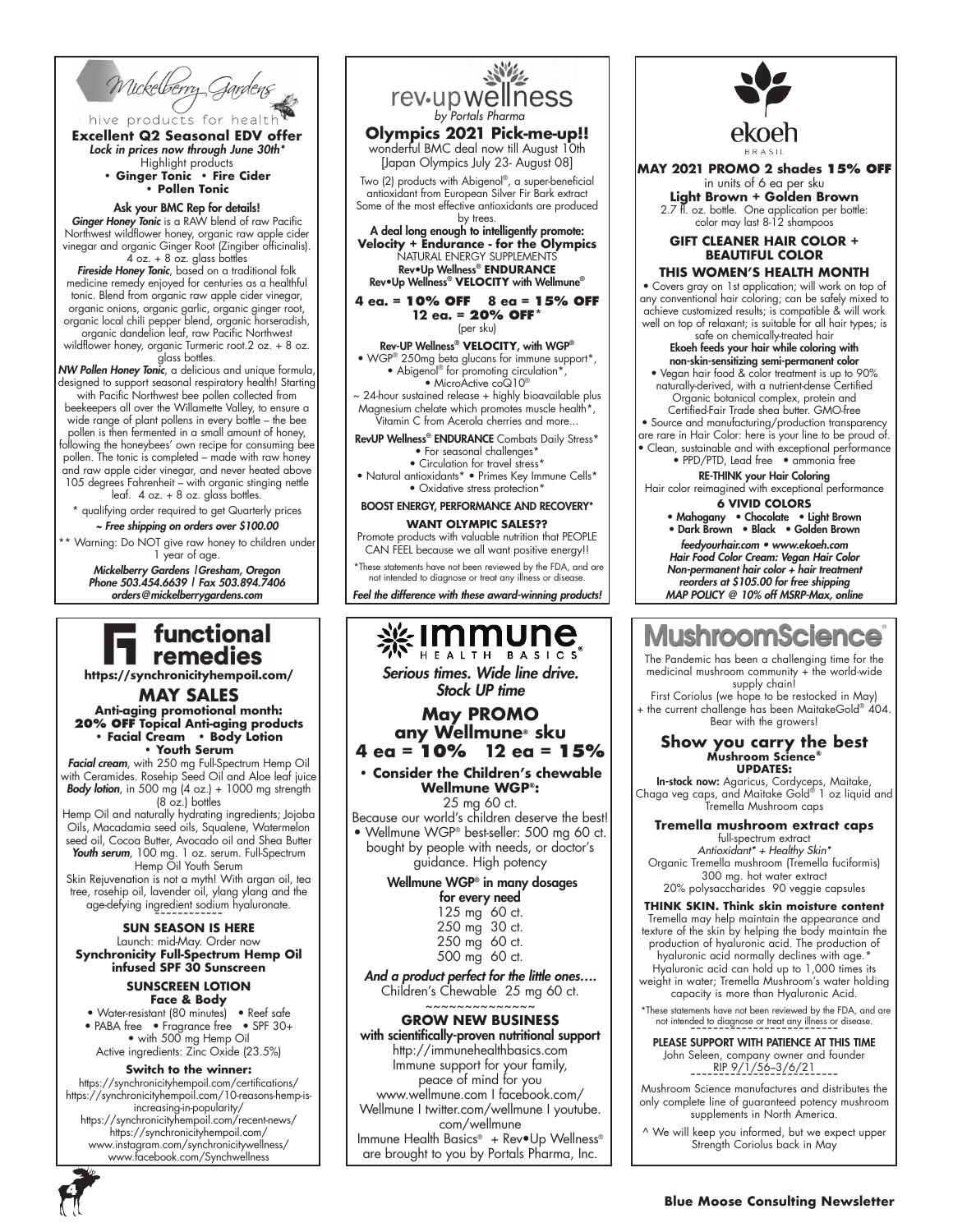### bodyceuticals **MAY PROMO**

**10% OFF Fruity & Floral Faves Celebrating Mother's Day and the coming of Summer sun:**

• Neroli + Calendula Hydrating Facial Mist \$9.67 sale whls | \$16.20 sale SRP (\$10.75 reg. whls)

• Calming Herbal Facial Steam \$12.82 sale whls | \$21.60 sale SRP (\$14.25 reg. whls)

• Calendula + Raspberry lip balm \$2.65 sale whls | \$5.40 sale SRP (\$2.95 reg. whls)

• Neroli + Calendula Hydrating Facial Mist a beautiful alchemy of potent farm-grown hydrosols to refresh and nourish your skin. Preps the skin for moisturizers. Supports the absorption of nutrients Helps to minimize trans-epidermal water loss *Neroli benefits:* Refreshing and balancing. Great for both combination & dry skin. Helps diminish fine lines, wrinkles, scarring. Aromatherapy to help relieve menopausal symptoms and helps create a calm environment during labor.

*How to use:* After cleansing, mist a generous amount of the fresh flower water to prime the skin. Follow with our facial drops and moisturizing creme. Reapply anytime to

refresh throughout your day. *Ingredients:* Neroli blossom hydrosol, Organic aloe vera, Organic calendula flowers distillate. Vegan | Small batch | Wheat free | Gluten free

Soy free | non-GMO 2 oz. recyclable, reusable spray bottle

\* Must use code MAY21. Expires 5/31. ^Free shipping minimum for wholesale orders is \$150 (in stock items)

\*\*Ask for current order form so you know what products are current.

> *Made with plants & love in the USA www.calendulaskincare.com*



**NUTRIENT DENSE SUPERFOODS**  21 years of humbly supporting RAW ORGANIC whole plant foods

Honor + Participate in The JUVO Revolution

JUVO only brings you the very best from nature. Mission: 'The word "JUVO" is a special Latin word for us. It means: to give aid.

When we choose a name that represents our product, we always go back to the roots of our vision. To do our part in helping people all around the world. We help people by becoming an accessible food source for healthy lifestyle. We call JUVO. "The Health Revolution," because it will restore your body to the former glory of creation. Experience for yourself: the wonders of nature!'

*juvo, juvare, juvi, jutus.* Definitions: help, assist, aid, support, serve, further. please, delight, gratify

JUVO's Raw Superfood combines 48 of the world's most nutritionally-powerful plant-based foods to support a healthy immune system in just a small 6 gram serving.

USDA Certified Organic and Kosher, including 30 colorful fruits and vegetables to add color to your diet.

#### **Ask about new product placement deals**<br>
Certified Organic Raw, Whole, Non-GMO Ingredients means:

• Support a healthy immune system, improve digestion, increase Energy, help balance blood sugar levels, rich in antioxidants, dietary fibers + phytonutrients. • Formulated by an oncologist

• Convenient: perfect for a quick meal on the go Free of Gluten, Soy, Whey, Yeast, Nut, Dairy and

**Preservatives** No Artificial Flavors, Colors, Sweeteners & Stevia

*Every store needs a smart raw foods and green foods section!!!!!*

### **ESSENCE WELL BEING**

**What is CBD Micro?** CBD Micro from Aromaland Wellness® is the CBD Isolate cousin to the popular Full-Spectrum aerial-part Essence of Well Being®

There is a market that just wants Isolate (including doctors and scientists);

 And there is a market that wants Quality at the best price!

*Aromaland® wants you to do business with them!!* For the Isolate customer: CBD Micro by Aromaland® Wellness, Affordable Quality: for when price matters. ~ Your health-food store recommendation –

Essence of Well Being® by Aromaland® Wellness

ALL Aromaland Wellness® CBD and Hemp products derived from USDA-Organic American-grown hemp, with all THC removed. All Tested THC-not detected by laboratory analysis

The CBD is sourced from premium hemp rich in other cannabinoids + terpenes.

#### CBD Micro by Aromaland® Wellness, makers of EWB NEW LOWER PRICES

Affordable Quality: for when price matters everyone should experience health-food quality CBD

**~~~~~~~~~~~~~~~~~~~~~~~~~~ SPECIAL MAY/MOTHER'S DAY SALE 25% OFF these skus**  • 800 mg Menthol CBD Cream • 800 mg AromaFree CBD Cream • 2000 mg Restful Sleep Functional CBD-plant terpene tincture

Must ask for deals at time of placing order to receive monthly promo **~~~~~~~~~~~~~~~~~~~~~~~~~~**

Minimum order: free shipping for wholesale orders  $$1.50+$ orders@ewbhemp.com



• New placement Zeolite (4 oz. size) = 15%-off • **Buy 3 ea. Zeolite 4 oz. and get 20% OFF**  + (and get **20% OFF** 2 oz.); so 3 ea large gets you **20% OFF** all month long! Best-seller #1120 Black Earth Zeolite 2 oz. liquid NEW #1126 Black Earth Zeolite 4 oz. liquid

Minerals, DETOX. Naturally



**Nurturing Naturally Since 1987** Price increase starts May 1. Get the new Info from your BMC Rep

#### **MAY 2021 Promotions 20% OFF on 4 select OTC formulas**

~ Liquid or Pellet complexes listed below^ (Qty. 4+ per SKU)^

~ Shelf tags announcing the sale included with order

**• Breast Care • Bug Bites~Itch Stopper • Fatigue Fighter • Food Additives**

*SAVINGS for YOU and your Customers*

**Newton Show Sales dates:** NPA Expo West May 20-28, 2021 **10% OFF** in this time-frame for all orders identified as show deals. Direct orders only… on all Newton OTC Complexes (not combined with other discounts + not for

the Pro Line or the Homeopathic single remedies) **Homeopathic OTC Formulas:** *Breast Care* – for associated symptoms such as breast

tenderness, nursing discomfort and pre-menstrual swelling.^ [N064] 1 fl. oz. *Bug Bites~Itch Stopper* – for symptoms associated with

bites and stings such as pain, burning, itching and swelling.^ [N038] 1 fl. oz. liquid + 1 oz. pellets *Fatigue Fighter* – for symptoms of mental and physical

exhaustion associated with illness, stress, emotional sensitivity and low energy.^ [N050]

1 fl. oz. liquid + 1 oz. pellets Food Additives - for associated symptoms such as itching, swelling, headaches, indigestion, vomiting, and

cramping.^ 1 fl. oz. + 1 oz. pellets [N058] ~~~~~~~~~~~~~~~~ \*\*Not to be combined with other discounts

^These statements have not been reviewed by the FDA, and are not intended to diagnose or treat any illness or disease.

*Made in America ~ Family-Owned*



**MAY PROMOTIONS** Make that Statement: THE ALOE STATEMENT

**THE JUICES ARE ON SALE WHOLE LEAF ALOE JUICE CONCENTRATES**  $\bullet$  Aloe Gold 16 oz. + 32 oz.

• Cherry Berry Aloe Concentrates 16 oz. + 32 oz. • Orange Papaya Aloe Concentrates 16 oz. + 32 oz. • Aloe Topical Personal Gel 4 oz.

*The advice is to STOCK-up*

**15% OFF 12-23 items minimum\* 20% OFF 24 items maximum\*** mix & match from the items listed above

#### **BEST IN CLASS**

Whole leaf unfiltered concentrate with no water added. Two flavors for a delicious Whole Leaf Aloe Vera Juice Concentrate experience: the highest-quality Aloe Vera in a bottle, providing maximum health benefits and usage compliance. Stronger than a 3:1 concentrate, containing yellow sap with solids averaging 14,500 mg per bottle; with 3rd-party testing proof. Better because NOT ultra-pasteurized, so the essential actives, including polysaccharides, are present for optimal health. The most complete, power-packed therapeutic aloe on the market, for creating Optimal Health!

- Best Taste Certified ActivAloe
	- #1 3rd-party testing
- Highest Potency Aloe Solids
- Certified Organic Leaves
- Highest Aloe Polysaccharide • Golden Yellow Sap Content
- *Concentrated for Best Value*

**To accomplish the goals, you need the best stuff—Therapeutic Aloe vera from Aloe Life®**

\* discounts cannot be combined

Effective May 01- May 31 EVERY STORE needs some Aloe Life! *Aloe Life # 1 Herbal Superfood*

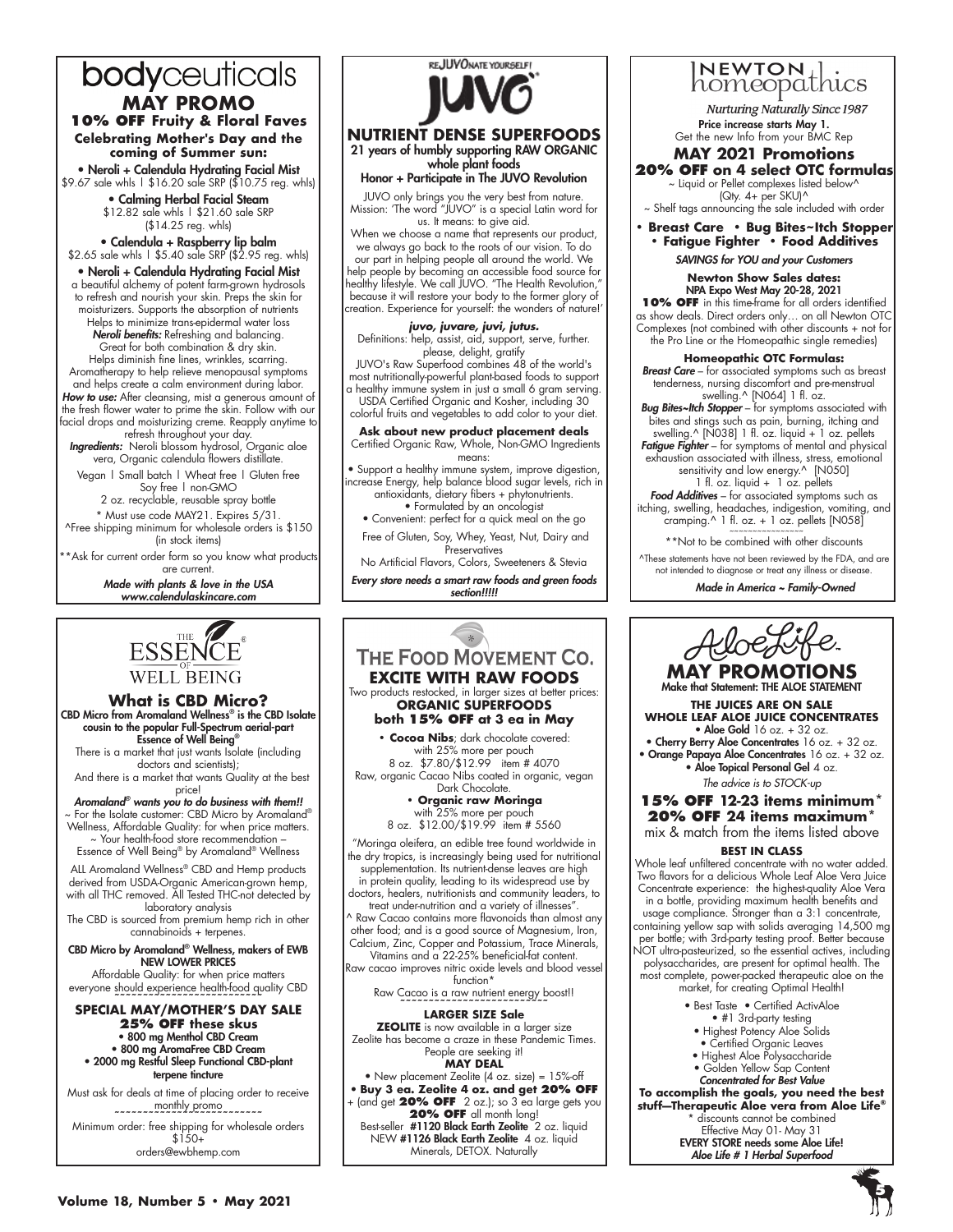#### **Helping Long Haulers** *continued from page 2*

Reishi have an affinity for the Liver, and every Longhauler must learn that their recovery needs the liver: Liver Health.

Beyond the need for an Adaptogen (and Beta Glucan) rotation, we need to encourage support of the liver. Ripe Milk Thistle seed's supportive benefit becomes more important for protocols when we are trying to stabilize and rejuvenate. For people checking your store out now, they would awaken the healing spirits by reminding with Dandelion and Oregon Grape root and Artichoke Leaf. Healing works best when in harmony with the seasons!!!!

Adaptogens are safe. They are identified by their action, and that they are always supportive. No magic drug promises, just the clearest message from Nature of gradual and slow healing. Adaptogens for the before and during: "the studies confirm their safety and efficacy presumably due to antiviral, anti-inflammatory and adaptogenic activity". And also "one more possible benefits of adaptogens in COVID-19 might be their beneficial effect during convalescence of" patients.

Paramount may just be Adaptogens for the after: for the Longhaulers. Like a person with PTSD and the benefits they get from a service dog companion, so the versatile adaptogen may just be the guidepost a person carries forward to build upon on their search for the return to health! Adaptogens bring the resiliency to the equation, so that other strategies can be built to need. Show people how to learn The Adaptogens.

Certainly, the accepted and known effect of Adaptogens on stress and mental outlook would prove a first choice before COVID (and how we feel today!); and natural therapists have already incorporated the use of adaptogens into many protocols during our traditional/regular viralchallenge (FLU) seasons. Adaptogens have stood the test of time.

Most likely, most of the Longhaulers in your community have never heard of the promise of Herbal Adaptogens. Maybe it is time you bring the idea forward, and provide proper education on these safe and useful natural herbal foods.

The jigsaw puzzle of how to get the body reprogrammed to work in its optimal allostasis is one challenge—and certainly when breathing and energy are suddenly a problem for months (years) on end—we may just want to get body systems harmonized again before we do much else. That is why I lead with Probiotics, Glutathione and Beta Glucans. Along with the Adaptogens, foundational! Another equally challenging dip into imbalance for the Longhauler involves these health necessities: Brain, Mood, Anxiety, Depression. Obviously, there are no simple answers for a person who is deep in the corridors of COVID Longhaul Hell.

There are hundreds more points to be made to guide the Long Hauler on their journey, and I know you are filled with good ideas too. Before we leave the subject in this article, I would also like to make my best case for the incorporation of Homeopathy into every Longhaul strategy. Not that complicated: start with the **Newton Homeopathic**™ *DETOX*.

I hope we agree that strong, (heavy), rock the boat suggestions are not in order for a person who has probably been knocked on their back and doesn't know what hit them. Or, more worrisome, the person who does not know why the air disappeared from their balloon. Gentle but effective is the way to start—and the Newton Detox is simple and so capable of getting the body nudged in the best direction to start. The adage "six drops a day"—best at night before bed—is so easy to get people to consider.

The final nutrient category that I would ask you to consider highlighting is the whole range of bioflavonoids. These plant-made polyphenolic secondary metabolites get deep, and bring the antioxidants where they need to be, while also helping to re-establish proper immune function. We all need to fully comprehend the range of the flavonoid category, and how many ways we can get more of these nutrients into our diet. Think of Quercetin as being the tip of the flavonoid iceberg, and dig in and study!!

Energy; broad-range whole food support—I am now the biggest fan of the (affordable) polyphenolic-rich Abigenol® European Silver Fir Tree bark extract—and its many high absorption bioactive compounds.

#### **Lavenderizing Sales** *continued from page 1*

What is not to like? You can gather them together every year for a Spring seasonal highlight, and then reinvigorate many bodycare sections in your store, with Lavender!! Which of these do you think is too exotic and will not sell? ALL LAVENDER—Shampoo, and Conditioner, and Shower Gel; and (wonderful) Massage & Body oil and superhot Hand Soap and a 20 oz. container of Lavender Bath Salts. This year, it might be a good start to highlight the two—you guessed it lotions with Lavender. Placed correctly, these Hand & Body Lotion, and new CBD Body Lotions (750 mg.) can be your testing ground. 50%-margin x 2 products x 4 ea. at 10% Promo price, and see if maybe your customers are not Lavender-starved and ready to make a rush (to the register). Lavender is a product with known aromatherapy benefits, but in addition Lavender is much more: Lavender is an amazing plant that works just perfectly for human skin health.

If you are a buyer who seeks out sale items, you will know that Aroma Land® has been consistent in offering deals every month. If you have been growing this health-food-store line over the years, you know these deals can anchor your bodycare business. Think about it: reliable 2-month deals: call it a throw-back; or thank

BMC for getting these deals for you. (I promise the manufacturer that they will work!)

So, Aroma Land® does not stop there. It is Lavender sales-season afterall!! So yes, you may have missed all of April, where you could have been selling the super-popular Lavender scent but there is no time like the present.

Lavender on sale anyone? Lavender glycerin bar soap with Shea butter and Vitamin E. Aroma Land®; delightful high-quality Lavender Floral Water (2 oz hydrosol), Aroma Land®. Would you like to highlight quality-tested and "therapeuticquality" (what a sadly hacked term misused out there in the market in so many quadrants) single note essential oils and essential oil blends with Lavender? Look no further: May promos on French Lavender (Provence) and Bulgarian Lavender—both properly steam distilled and both

#### **Aroma Land® Essential Oil Blend Promotion:**

**10% OFF in units of 3 ea. (10 ml.)** • Tranquillite blend: Essential Oils of Lavender, Lavendin Super, Orange, Geranium, Cedarwood, Wild Marjoram, Omanese, Frankincense.

• Take 5 blend: Essential Oils of Lavender, Mandarin Orange, Marjoram, Roman Chamomile, Spikenard.

#### **WHAT HAHNEMANN WROUGHT**

#### **Best-selling Homeopathic categories in the US (2018)**

1. Immunity (allergies is part of immunity)

+ colds + flu 2. Pain (including 1st Aid)

3. Children's products

4. Digestion products

#### *Time to change your focus!*

Homeopathy has been healing people safely since 1796.

Worldwide successes for over 200 years!

#### **Recent sales data:**

• Homeopathic sales 2-year period from 2019— **up 14%** (during a pandemic)

• Homeopathic sales (projected through 2022) – **up 18%**

Time to re-position your Homeopathy?

#### **NEWTON HOMEOPATHIC NEWS**

- Get a window-cling: "Newton Homeopathics Proudly Sold Here."
- Remember the NPA Expo West trade-show buy-in. May 20-28, 2021
- Newton is getting new caps.You will see the transition to a change in the product dropper tops for the liquid products.These droppers will replace the current glass droppers—from the current bulb style dropper to a euro style dropper

#### *Encouraging Health & Promoting Balance™ https://www.newtonlabs.net/images/Flyer\_ Euro\_Droppers.pdf*

Hello, all Long Haulers, present and future. We listen at your local community health resource center. We know what it is like when mainstream medicine tells you to go home and just deal with it. More importantly, we are the storehouse of the good stuff: and that is where one should be looking in trying to handle and recover from this tricky, and newer, hard-to-solve health challenge. This one may take a while, and the health food storefront will always be there for you. Welcome! ❂

Lavandula angustifolia. Why carry both? A proper French Lavender (Lavandula officinalis) has a strong, slightly-green tinged aroma, while a true, quality Bulgarian Lavender leans sweet with woody undertones and a distinct camphor note. Bulgarian is very floral—and Aroma Land's better-selling Lavender.

Yes, the world of Lavender is beautiful and complex and a lifetime's study. That is why you leave your store's essential oil reputation to Aroma Land®. Carry the big, cheap essential oil labelled bottles over with your cleaning supplies—or with your natural rodent-deterrent products. Lavender is great at keeping critters away. Customers can tell when you know value versus Quality. Don't carry lines that the talented aromatherapists scoff at as your premier essential oils. Aroma Land® has a 35-year reputation for essential oil excellence!

Exquisite Lavender is for human enjoyment, and Aroma Land® is the oldest essential oil company in America—with a reputation for expert-approved scents. Quality you can trust. Aroma Land® (and the famous master aromatherapist and Master Blender Ralf Muller) is best known for their blends. He is noted as one of the industry pioneers in the history of American aromatherapy, and one of the first entrepreneurs to bring high-quality essential oils forward into the healing paradigms we use today. (Short

*continued on page 8*

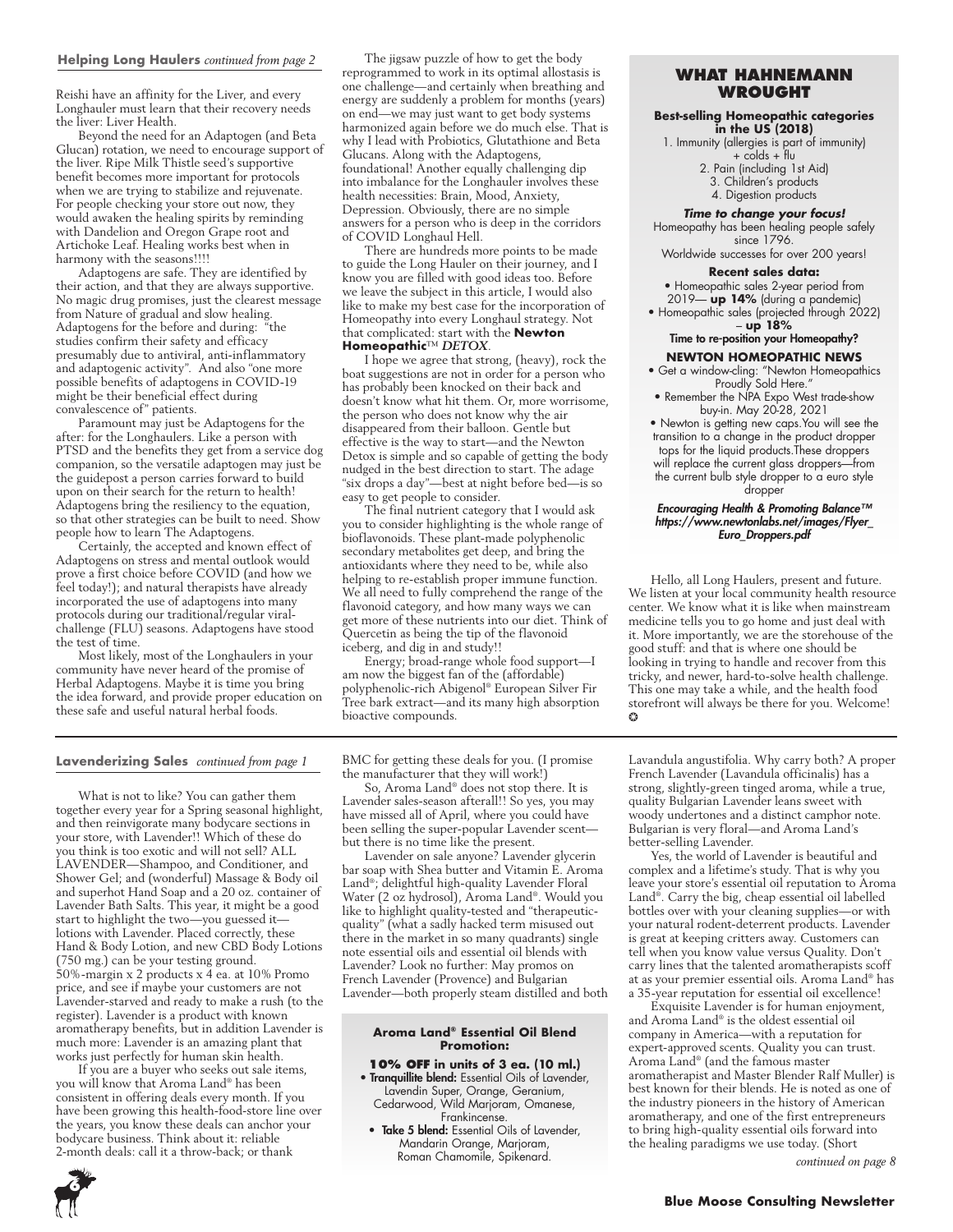### **ABSOLUTE LABS** *Inspired by Wellness*

### **OLYMPIC SPOTLIGHT**

Oxygen Nutrition® is super-natural gear for any workout regime

**3-month Promo May-June-July Buy 12 units from these 4 products** at any time in these 3-months and get **20% OFF** the purchase of these four perfect-for-The Olympics display products!

**Choose your relief!!** THC-free CBD (American-grown, Utah hemp) Muscle Balms

#### **• COOLING CBD Muscle Balms • WARMING CBD Muscle Balms**

120 mg in a jumbo tube applicator 0.6 oz. So handy!! 500 mg large oval stick: easier & messy-free way to apply!

2.5 oz. perfect for brief case and duffel bag

May aid in faster muscle recovery, support increased circulation and help reduce inflammation\* for the athlete: for everyone!!

NO isolates here! 0.00% THC: each batch tested, and 3rd-party tested

Oxygen Nutrition's Certified THC-Free Extract undergoes a unique two-step method, combining the CryoPress with Liquid Chromatography extraction. CryoPress is a low temperature process using food grade ethanol. This is the most advanced way to effectively remove THC, while preserving beneficial terpenes and cannabinoids like Cannabigerol (CBG), Cannabichromene (CBC) and Cannabinol (CBN).

\*These statements have not been reviewed by the FDA, and are not intended to diagnose or treat any illness or disease.

MAP Policy set at 20%-off discount. 50%-margin line

Oxygen Nutrition® orders@oxygennutrition.com *https://absolutelabs.com/ Inspired by Wellness*



### **May Bodycare Promotion LAVENDERIZE sales!!**

**The Bodycare Collection: Lavender** 12 oz. bodycare • 50%-margin line Clean affordable + not through distribution • Shampoo • Conditioner • Shower Gel • Hand & Body Lotion • CBD Body Lotion 750 mg • Hand Soap • Massage & Body

• Bath Salts 20 oz. **Buy 3 ea. per SKU = 10% OFF Buy 6 ea. per SKU = 15% OFF Buy 12 ea. per SKU = 20% OFF** 

**Essential Oil Promotion: 10% OFF @ 3 ea.** ~ Lavender French: Lavandula angustifolia; ~ Lavender Bulgarian Jasminum grandiflorum in Jojoba oil

~ Tranquillite blend: ~ Take 5 blend **Lavender Floral Water 10% OFF** 2 oz. hydrosol. 3 eg.

**Lavender Bar glycerin soap 10% OFF** with 6 units each.  $~\sim$  with Shea Butter & Vitamin E

**SPECIAL MAY/MOTHER'S DAY SALES 25% OFF** these skus^: May 01-31<br>• 2000 mg. Restful Sleep Functional CBD tincture 1 fl. oz. • Breathe Well essential oil blend 10 ml.

• Aroma Mist Peace Aroma room spray 80 ml • Lavender Bath Salts 20 oz. • Facial Serum - Mature Skin 1 oz.

^^Not to be combined with any other deals ^Must ask for deals at time of placing order to receive promo

~~~~~~~~~~~~~~~~ *Bliss in Every Bottle™ • www.aromaland.com Essential Oils. Aromatherapy. Bodycare. Skincare*

### THE FUNCTIONAL<br>CHOCOLATE COMPANY **CHOCOLATE Charged with Function**

*4 formulas with more to come*

**• Libido Formula**  SEXY CHOCOLATE: champagne & berry **• Menopause Formula** HOT CHOCOLATE: natural vanilla

crème brûlée **• Stress & Anxiety Formula**

CAREFREE CHOCOLATE: mellow mint truffle **• PMS Formula** 

RHYTHM CHOCOLATE: ginger flavored dark chocolate

> *The Sweet Taste of Health* 1.75 oz. \$4.49/\$7.49

https://funcho.co/collections/all

• Quality ingredients allowing Structure-Function claims • Supplement Nutritional Panel: a dose is 1-3 chocolate pieces when needed.

• Fair-Trade Cocoa, Gluten-free. Vegan. GMO-free

#### **FunCho Introductory Free Case Options: new accounts**

• Minimum of 1 case of each product sku (Carefree, Hot, Rhythm & Sexy) **Buy 4 get 1 case FREE** (\$215.52) **Buy 8 get 2 cases FREE** (\$431.04) **Buy 12 get 3 cases FREE** (\$646.56) May-June Follow Up Reorder Promotion: **15% OFF** orders of 6 cases or more

The Functional Chocolate Formulas Evergreen Colorado • 833-4FUNCHO wholesale: sales@funcho.com https://funcho.com

# **O** bionox<sup>®</sup>

**Things are about to change** The stores that have invested in the science of Nitric Oxide for Circulatory Health<sup>\*</sup> + Heart Health<sup>\*</sup>

+ improved Sexual Vitality\* have seen the return-rate of satisfied customers who love the M3<sup>®</sup> Ultimate Nitric Oxide Booster.

The Story is advancing to another step. Dr. Jay Wilkins ND has proven to be an admirable, intelligent formulator with the M3® (Miracle Molecule Max)

**Now in two flavors and two sizes** ME 3: Miracle Molecule Max™ Ultimate Nitric Oxide **Nutrition. Motivating Wellness®** 

• Berry M3® 60 scoops 420 gms & 30 scoops 210 gms • Citrus M3<sup>®</sup> 60 scoops 420 gms & 30 scoops 210 gms

both flavors now available in 20 stick-pack M3® travel paks perfect for outdoor, summer use!!

acid allostasis with a nutraceutical – food nutrition based formula ME 3: Miracle Molecule Max™ – performance with L-Arginine AKG, L-Citrulline, Beet, and so much more. Get ready for the launch of:

(2) a green foods-based, delicious way to support allostasis for many body systems naturally with an all foods-based nitric oxide booster.

with 1000 mg. high-weighted nitrate-rich arugulas from NitroRocket® your work-out customers will go WILD! Makeover your Heart Health section this summer, in

Free shipping now at \$199 wholesale



<u>and so the most of the </u>

*An Industry Pioneer since 1978*

*The wonderful & effective Breathe Easy allergy formula from Crystal Star is back.*  Perfect timing!!

### **BREATHE EASY**

60 vegetarian caps Respiratory Health\* Promotes nasal health as histamine balance\* Boosts immune response<sup>\*</sup>

17 whole herbs and bee pollen. Proprietary formula: Green Tea leaf, Marshmallow root,

Echinacea angustifolia root, Goldenseal root, White Pines bark, Elderberry, Bee Pollen, Sea Buckthorn berry, Acerola Cherry, Burdock root, Licorice root. Thyme leaf, Parsley root, Fenugreek seed, Mullein leaf, Elecampane root, Lobelia leaf, Cayenne fruit [certified organic

brown rice and vegetable capsule].

Item # 101299 wholesale \$13.95/ MSRP \$25.95 (MAP \$21.54)

^These statements have not been reviewed by the FDA, and are not intended to diagnose or treat any illness or disease.

Proprietary blended formulas & Formulation Philosophy NON -GMO Project Verified. Well-tolerated for Self-Care.

The Value is in the Formula! • MAP-Price protected Ask your BMC Rep for excellent opening order discounts

and line extensions Orders: customerservice@healthyhealing.com P: 800-736-6015 | Direct: 952-946-4502

Free Shipping Minimum is \$100 *Available at fine health food stores formulas made famous by Dr. Linda Page, PH.D. www.CrystalStar.com • www.healthyhealing.com/ www.facebook.com/crystalstarsupplements/*



The best lip balm for the world

#### **20% OFF May Line Drive Time to add CBD Me™**

**30 mg broad-spectrum CBD lip balm**  [0.0% THC] getcbdme.com Fair-Trade ingredients .15 oz w/coconut oil & cocoa butter + organic cold-pressed hemp seed oil CBD sustainably-sourced; Co2 extracted in Oregon by Klersun • 30 mg Lavender Mint

• 30 mg Lavender Orange • 30 mg Natural

**15-tubes convertible display wholesale**  \$4.78 SRP \$7.99

NEXT TO **Hemp Lip Balms .15 oz tube** Fair-Trade, Organic/ non-GMO ingredients (no CBD) 24-pc. convertible displays. wholesale \$2.09 SRP \$3.49

• Cherry • Coconut • Vanilla Mint • Vanilla (the original)

ASK ABOUT THIS wonderful new Eco Lips® brand, **Bug Soother®.** 

All Eco Lips lip balms are gluten-free! Eco lips® offsets its manufacturing with 100% renewable energy + is a certified B Corporation

*The Best Lip Balm for the World™ Eco Lips, Inc. I Marion, IA*



BioNOX's signature product

**SOON, THE CATEGORY WILL BE FULLY** 

**COMPLETED by Bionox**® (1) you will have both a delicious way to support nitric

**Coming soon**

**Ultimate Nox3 Greens Superfood**

time for The Olympics *with a* complete care line from Bionox USA ~~~~~~~~~~~~~~~~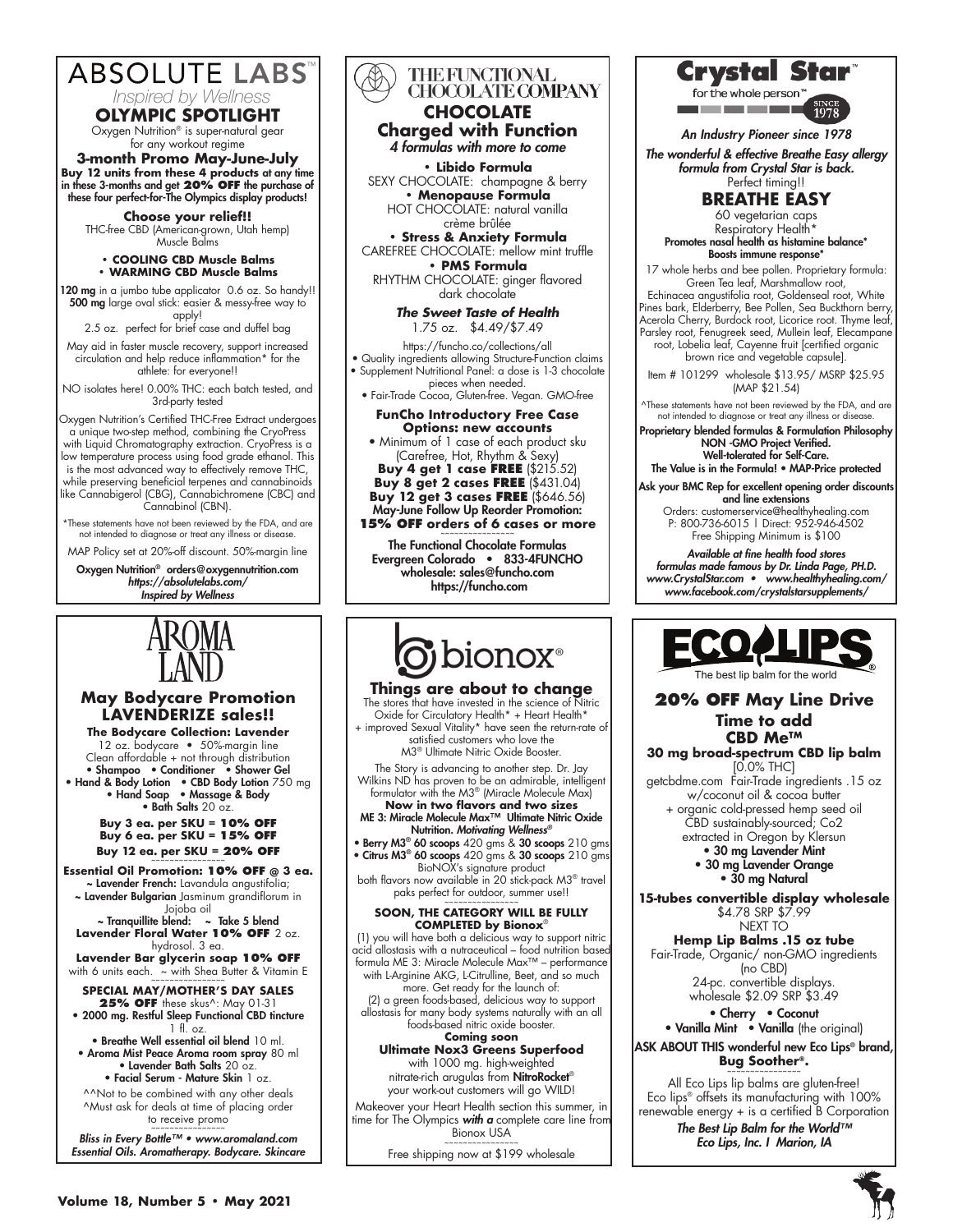#### **Lavenderizing Sales** *continued from page 6*

interview: https://www.aromaland.com/Q\_A\_ Interview\_with\_Ralf\_Moller\_s/588.htm). The Aroma Land® Lavender essential oil blends on sale in May are the bestsellers "Tranquillite" and "Take 5". Tranquillite takes everyone's stress away, while Take 5 has gained a reputation with parents for getting energies unriled so everyone can take a calming break.

Lavender also plays a multitasking role in most of the Aroma Land® elegant Facial Serums: Clearing, and Dry Skin, Mature Skin, Moisturizing, and Problem Skin—so a Lavender endcap could draw attention to these products and spur your community to get on the skin health trend of regenerative face oils and serums!!

Aroma Land® also has their entire *Rainforest Botanicals* collection on sale as the weather changes and shopping-hungry customers are looking for new products and ideas, and to refill the cupboards. This is their only 40%-margin line [all else 50%], which is packaged and priced to compete with mass market competition. 1 oz. = \$8.95, wholesale \$17.75. On sale at 10% off at 2 ea. through June 30th. French Lavender (a label you can trust).

Lavender is a Top/Middle note, and one should always read labels for this plant, and hope for honesty. Many companies are not using true French Lavender, for example—and of course the customer does not know the difference and only sees the name on the bottle and thinks that all Lavender is the same. Nothing could be further from the truth. Logic says that if most manufacturers in our channel have a price range for true Lavender, and someone else is underselling that price by eye-popping grades, then something must be wrong! Huocheng Chinese Lavender anyone? "Huocheng County, as one of the eight most renowned lavender production bases in the world and the largest lavender production base in China, accounts for 95% of the total lavender production and essential oil production in the country". There are often mountains of Lavenderthings in places like Bed & Bath, etc.: mountains. While we know price always trumps quality in the mass channel, can this really all be the good stuff? —commodity sold and dirt-cheap prices. Something smells more like poorly-handled fish than exquisite Lavender!

#### **AROMA LAND DEALS!!**

**• Facial Serums—deal extended** 1 oz. w/dropper serums in glass bottles —for seven (7) Skin Types Deal ends in May (in eaches) reg. wholesale \$12.49/ \$24.00 on sale for \$9.99

• Cleansing • Dry Skin • Moisturizing • Oily Skin • Sensitive Skin • Problem Skin

PLUS! Facial Serum Skin Repair for men + women reg. wholesale \$24.99; on sale for \$19.99; MSRP- \$49.99

**• BACK-TO-STORES BONUS for the start of warmer weather** Rainforest Botanicals™ – all skus **10% OFF** - 2 ea.

• 1 oz. essential oils: Tea Tree, Lavender, Eucalyptus, Peppermint

• 4 oz. carrier oils (great size for new use): Jojoba oil. Almond oil, Grapeseed Oil

Bring them all in and get a display! 40%-profit brand that is priced to compete + sell Build the category: the items are reordered @ 2 ea, through April, May + June!!!

**8**

People shop in your store(s) for a reason: they are the people seeking properly-harvested and distilled Lavender (without any shady tampering) from the trusted sources of Provence, France and the Bulgaria's Rose Valley in the foothills of the Balkans. (Bulgaria has the largest growing area in the world for Lavender). And, they want Lavender harvested without the strife of forced labor! (of course, we need to be honest: Bulgaria also has the lowest labor costs in Europe, so we have to be mindful as we are the gatekeepers!) China is sadly a few levels further down ethically!

"I carry Aroma Land® because I trust their operations, and their product testing guarantees: you can get the good stuff at my store". Even when a company brags that they offer blended Lavender, they are dismissing the elegant truths of aromatherapy and playing in the market with a price-driven intent to win. French Lavender is just that: not blended Lavender. This is how natural health success and its reputation is bastardized.

Let the plant be the medicine. "One of the unique characteristics of Lavender Essential Oil is that it is not merely energizing or relaxing, but balancing. The scent of Lavender will rejuvenate and inspire a tired person, and relax, soothe and slow down someone who is stressed or tense. Harness the powers of Lavender to add balance and serenity to our increasingly hectic lives. While pharmaceutical drugs are limited to either stimulating or sedating a person, Lavender—like many other remedies offered by nature—is able to re-establish the person's balanced, harmonious and natural state without the use of synthetic chemicals."

Trilogy® Natural Products on sale this month in your store?

These **Trilogy**® products have Lavender in them: *Hydrating Mist Toner, Ultra Hydrating Face Cream* and *Ultra Hydrating Body Cream*.

Do not underestimate Lavender in your store sets. It stands alone as powerful because it is and has been for thousands of years! Bring the Lavender field to your store, not with a sprig in a jar, or a lonely bottle lost on the shelves—but with a rejuvenating statement of an endcap field of Lavender saying, "Yes, calming Spring and better times ahead—starting today!"

Lavender has been used by herbalists for thousands of years too. Long before the first triplemilled Lavender soap hit the medieval-period farmers markets, Lavender was identified and utilized for internal use for human health. The Greek physician Theophrastus wrote about it in the 3rd Century in his book, "Concerning Odours;" the Greek military physician Dioscorides records lavender being used for indigestion, headaches and sore throats in his 5-volume book, *De Materia Medic*a. When Pliny the Elder (Gaius Plinius Cecilius Secundus, 23-79 AD) published the first 10 of his 37-book encyclopedia (*Naturalis Historia*), he noted Lavender's benefits in helping those with menstrual problems, upset stomachs, kidney disorders, jaundice, dropsy and treating insect bites. (Dropsy might equate to edema or congestive heart failure today). The fall into the medieval period quashed the everyday use of Lavender as medicine, but it reemerged in England and is obviously about to re-emerge here in the USA again this Century. Lavender—like Kava—is a gift to humans for stressful times. Obviously, the past has got your back with Lavender.

The best Lavender in the world will soon be from America. **Herb Pharm**® has taken on the task of growing this Mediterranean-climate crop on their own certified-Organic and Regenerative Agriculture Certified™ [ROC™] Oregon farms. As always, they will handle this stewardship masterfully. While Herb Pharm® has long sourced the best Lavender from Provence (it is about relationships), they are transitioning to growing enough Lavender to meet all their needs. Expect

**The Herb Pharm website** has become such a valuable and trusted resource (that your stores can view too). Look at all these uses for lavender mentioned (with the usual FDA caveat, listed here at the bottom of the article) from their Herb Library:

Traditionally used for relaxing, calming and in nervousness.

Traditionally used to lift the spirit and soothe mild, occasional anxiety.\*

Traditionally used for nervous stomach, gas, motion sickness."

Traditionally used for calming support for the nervous system.

#### https://www.herb-pharm.com/ingredients/ lavandula-angustifolia/ **Best information: trust Herb Pharm®**

to see Lavender gaining back some of its deserved cred in the next few years.

One does not see a lot of extracts of lavender in the marketplace right now, but you can expect that to change. To Herb Pharm®, this became apparent when they introduced their *Anxiety Soother*™ formula and they found that the natural products world responded saying, "we have been waiting for a product like this!" With Lavender, people often go directly to thinking about the essential oil (and the fragrance—natural or synthetic).

It is just natural for Herb Pharm® to advance this magnificent herb. Lavender loves to grow in the non-GMO county (Josephine, Oregon) where Herb Pharm® lives with its temperate Mediterranean climate. France does has really good stuff, but testing shows that we can do just as well here in America—and, less travel, less gas better for the planet. And as demand for Lavender continues to grow worldwide, it is prudent to go seed to shelf as Herb Pharm® is now starting to do! And remember, Herb Pharm® saves and uses its own seeds, and they are bee-friendly and a monarch butterfly sanctuary! And a Certified B Corporation. Dignity for the workforce. Calm support for the nervous system! Help is on the way<sup>!</sup>

Want to educate on the versatility of Lavender and bring sales back to your stores?

Plant an endcap in prominence in your store, with the splendor of Lavender for topical use, and aromatherapy—and for excellent drink-meetsneed "mocktails"—and of course Lavender as one of the most famous Mediterranean-plant medicines ever discovered. Lavender is most associated with the nervous system, and its resplendent ability to bring calming support. Herb Pharm® has always offered a Lavender extract from the flower of the Lavandula angustifolia shrub, but this sleeper has now found its mission with the stressful days that have beset us.

I first came across the use of Lavender in its best formulaic iteration in Herbal Ed Smith's original *Avena-Skullcap Compound* as a Restorative Nerve Tonic many years ago. Why was lavender in this formula, I often asked myself? In Ed's *Therapeutic Herb Manual*—one of my most trusted information sources even today, he listed Lavender as (actions): pleasant aromatic and stomachic. Mild sedative and nerve tonic; antidepressant (2004 edition). Ah, to see his notes as they accumulated on this herb. It was the American Herbal Renaissance of the 1970-90s that brought Lavender back into our natural collective consciousness as more than a prettysmelling plant beauty. Let's continue the advancement of that knowledge.

*continued on page 9*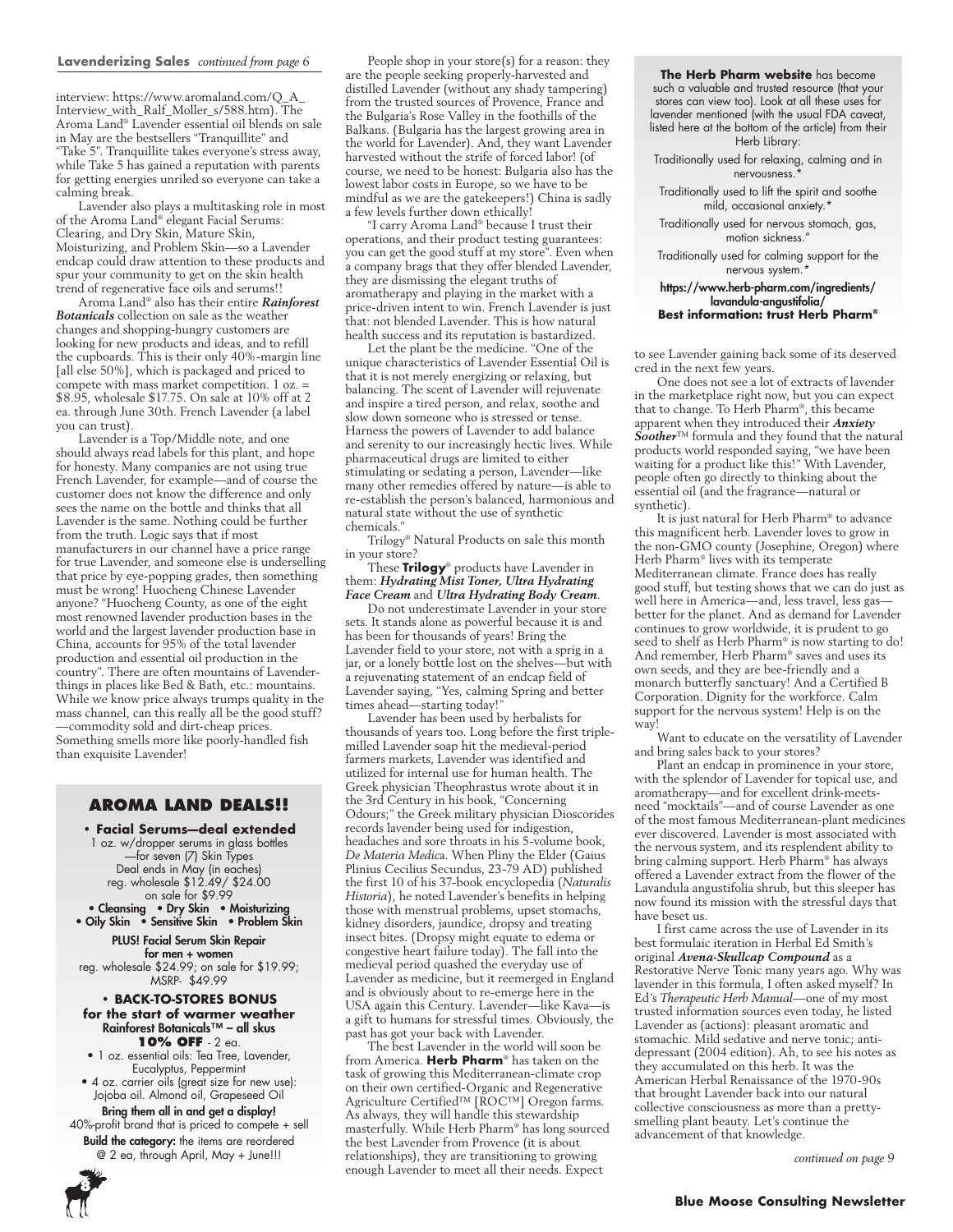#### **Lavenderizing Sales** *continued from page 8*

Today, Herb Pharm® continues that tradition with one of my favorite formulas in their *Nervous System Tonic* (such an easier name now) that offers: Skullcap flowering herb (fresh & organic), "milky" Oat seed (Avena sativa)(fresh & organic), St Johnswort flowering tops (fresh & wildcrafted from the hills around Herb Pharm®); Organic Celery seed, and Organic Lavender flower. Don't get me started on the healing power of fresh Oat seed!! Ed has said, if he could get everyone to enjoy Kava root extract (properly presented), the world would be a better place. He may have said that because humans would be so much more "human" if they quelled their rage, and reduced their anger and increased healing by chilling-out often. I add on that if we could get our communities to utilize Kava root extract and *Nervous System Tonic* extract together: well, I want to live in a world with less violence and hatred, and more loving and caring/sharing. The health food store as local community health resource center!

Highlight the Lavender in the Nervous System Tonic, and get people interested and playful with Lavender through the Herb Pharm® summer-season Recipe Card Display. Put Lavender on the table and say that "it is good". Encourage these tasty recipes. With Lavender in drinks or teas or formulas, a little bit is wonderful, but too much can quite often be too strong (as with any aromatics!) That said, 2-3 drops of the extract in daytime water bottles, or along with your favorite tea, can help Lavender become a known, useful, acquired taste—so that your brain will crave it more when the Lavender power is needed by the body!

Lavender shows its influence in two special and important Herb Pharm® formulas that I feel every store should learn to use. *Gastro Calm*™ is used for digestive comfort for occasional gas and bloating\* and gastrointestinal system restoration with Lavender playing a prominent role: Cinnamon bark, Lavender flower, Ginger rhizome, Clove flower, Nutmeg seed, and Peppermint essential oil. A healthful aromatic orchestra. This is a retooling of a traditional formula with a long history called *Lavender Spirits Compound*: here with the addition of a touch of peppermint.

That formula was long trusted as a household essential for when people knew the uses of an aromatic carminative and antinauseant. Reference to the original formula—Tinctura Lavandulae Composita (U.S.P.)—was written in the King's American Dispensary, written by Harvey Wickes Felter, M.D. and John Uri Lloyd, Phr. M., Ph. D. (1898); and still valid today!

Lavender is one of the four certified organic herbs to the rescue in the formula *Head Soother*™, with Feverfew flowering herb, Meadowsweet flowering herb, Periwinkle leaf and flowering tips and Lavender flower. Effective liquid extract natural herbal support!

Lavender has a friendly spot in the Herb Pharm's Kids line product *Kids Captain Concentrate*™; yes, children can certainly learn to love the feeling of Lavender! Lavender is essential for that delicious, glycerin-based flavor that has made their *Herbs on the Go™ Bed Time*™ formula so popular, and the *Not Now Nausea*™ formula would not be complete without the effective support-herb Lavender. Other herbs obviously play very well with Lavender.

Gather the Lavender formulas and you can educate solely with the collection of tools in your store, where Lavender plays a distinct and wellknown role in so many aspects of natural health!

Herb Pharm® has an incredible storyline on Lavender too, because (1) they are now growing lots of lavender (oh, the divine smell!!), and (2) they are now a Certified Regenerative Agriculture grower—the only medicinal plant farm certified at the moment in the world. This is just the leadership you would expect from Herb Pharm® as all farmers need to move forward in a movement that is best for the planet. Ask your Herb Pharm® Rep about this, and let your community know—Herb Pharm® is at the front in leading an earth-critical movement!

Herb Pharm® is growing over half their own Lavender right now, and has planted over 4000 new plants: this is as seed to shelf as you can be. The average time to harvestable crop seems to be 3 years, and then Lavender is here to stay!

Now, Lavender expanded the radar screen when Herb Pharm® met the moment with two products that touched on the need of the hour: first *Anxiety Soother*™ and then, *Anxious Moments*™. To start in perspective, if you are not carrying these ANXI-products, then you have been missing a lot of sales over the last two years. Yes, about two years ago, anxiety levels went through the roof (and we all understand why). Product-name met the moment's need. With every purchase, of course, the results had to satisfy the expectation. And it seems that they have been. It seems like friends are sharing effective news with friends too.

I kinda thought that Herb Pharm® had outdone themselves with the original *Anxiety Soother*™ formula. Again, in my own herb educational evolution, I noted but did not really understand the effectiveness of the Lavender to the formula. It is indeed a perfect and essential element to the formula. I was beginning to learn more fully. Lavender—good!! The formula had both Lavender flower extract and a legitimate and safe amount of Lavender essential oil. Proved to be perfectly effective! Yeah, the original *Anxiety Soother*™ gained quick prominence, and met a need; and so the product expanded with the base formula—with Lavender extract—into two other essential oil flavorings to please the largest selection of taste buds possible.

There are now three (3) Herb Pharm® *Anxiety Soother*™ formulas: *Original Lavender* with that intensely floral high note; and the *Holy Basil Anxiety Soother*™ with a delightful aromatic and bittersweet flavor from certifiedorganic Holy Basil essential oil; and *Orange Anxiety Soother*™ led with the vibrant citrus flavor of an organic orange essential oil. All three are support for the Nervous System, and the 1 oz. bottles look spectacular side-by-side. The Original Lavender is also available in a 4 oz. bottle; the spicy and exotic Holy Basil flavor may capture the

#### **Historical uses and fun facts about Lavender**

This common household herb's raw leaves, petals and flowering tops can be ingested and in olden times were used to flavor dishes as a condiment. Lavender conserves were said to have made an appearance at the dinner table. The herb is often drunk as a tea with the fresh or dried flowers, but also utilized as a flavorful and fragrant addition to soups, salads or stews. It has also been historically used as a flavoring for ice cream, jam, vinegars and more in either fresh or essential oil form.

#### **Did you Know?**

Once the flowers and leaves are removed, the sticks can be bound and burned as incense. https://www.herb-pharm.com/ingredients/ lavandula-angustifolia/ *Best information: trust Herb Pharm®*

#### Lavender is the shade obtained by mixing purple with white: perfect for our times.

*"The color lavender might be described as a medium purple or a light pinkish-purple. ... The term lavender may be used in general to apply to a wide range of pale, light or grayish-purples but only on the blue side. Lilac is pale purple on the pink side."*

true herbalist as "new" and is also in larger 2 + 4 oz. versions; and the Orange flavor is available in the 1 oz. and a 2 oz version as well. Trust me: larger sizes were made because demand warranted it! Commonalities in these three varieties are: they lead with Kava root extract, and they all have Lavender extract. Meeting demand. Herb Pharm® is probably known for superior, Noble-variety Kava rhizome now more than any other herb (though I still preach the necessity of Echinacea), but some people are tentative about Kava. In the lexicon of herbalism, kava and anxiolytic are almost synonymous. Now, let us add to the conversation: kava plus lavender are a part of the formulas that make *Anxiety Soother*™ such a modern superlative sale.

Of course, it is best to meet people where they are; to achieve compliance and get the job done! When Herb Pharm® was starting their *Herbs on the Go*™ line of products, they wanted to help people learn the value of the liquid herbal extract. They offered innovation with a spray, showing that herbs can be easy. These initial seven formulas promise the delivery of products that offer convenience without compromise, by delivering a beneficial dosage with a spray.

They also used this opportunity to provide a formula which squarely dealt with the trepidation some people feel about kava (people gotta learn to Embrace the Taste to fully benefit from natural herbal medicine!!). I embrace Kava's electric taste! COOL! The solution: lead with certified organic roasted cacao seed: Yum. The Herbs on the Go™ formula that pleases with a tasty spray option is the Herb Pharm® product called *Anxious Moment*™. A name everyone can understand, and a moment some people may feel much more than others. Again, Kava and Lavender are there to help: a proprietary extract blend: Cacao roasted seed\*, Kava rhizome with root, Lemon Balm herb\*^, Lavender flower\*, Licorice root & stolon\*, and Ginger rhizome\* (\*certified organic, ^ fresh harvest). Finicky people with anxious moments will love this formula. If Kava is a challenging to some, this formula has a nice blend of flavors including the always smiling cacao, and palm-free organic vegetable glycerin—which is used as an extractive here—and which is also known for its natural sweetness. The brain will note that Lavender is visiting to lend a helping hand again!

Lavender is many places: what to do? Well, your customers will tell you how they utilize these excellent formulas, made with Herb Pharmquality. My observations are that *Anxiety Soother*™ is an excellent baseline, and that *Anxious Moment*™ can be there often in the moment, when needed! Anxious times, Lavender is becoming famous again.

Your customers now have options with the popular *Anxiety Soother*™. The new Holy Basil option is uplifting with a clovey bittersweet flavor. Citrus of course is uplifting. Something else to note is that the herb Lavender is also known to lift the spirit, while also helping in soothing occasional anxiety.

Just smelling Lavender can be calming: and you know that. Make your store like a field of Lavender with so many options that your clientele will understand. These trying times are Lavender

*continued on page 10*